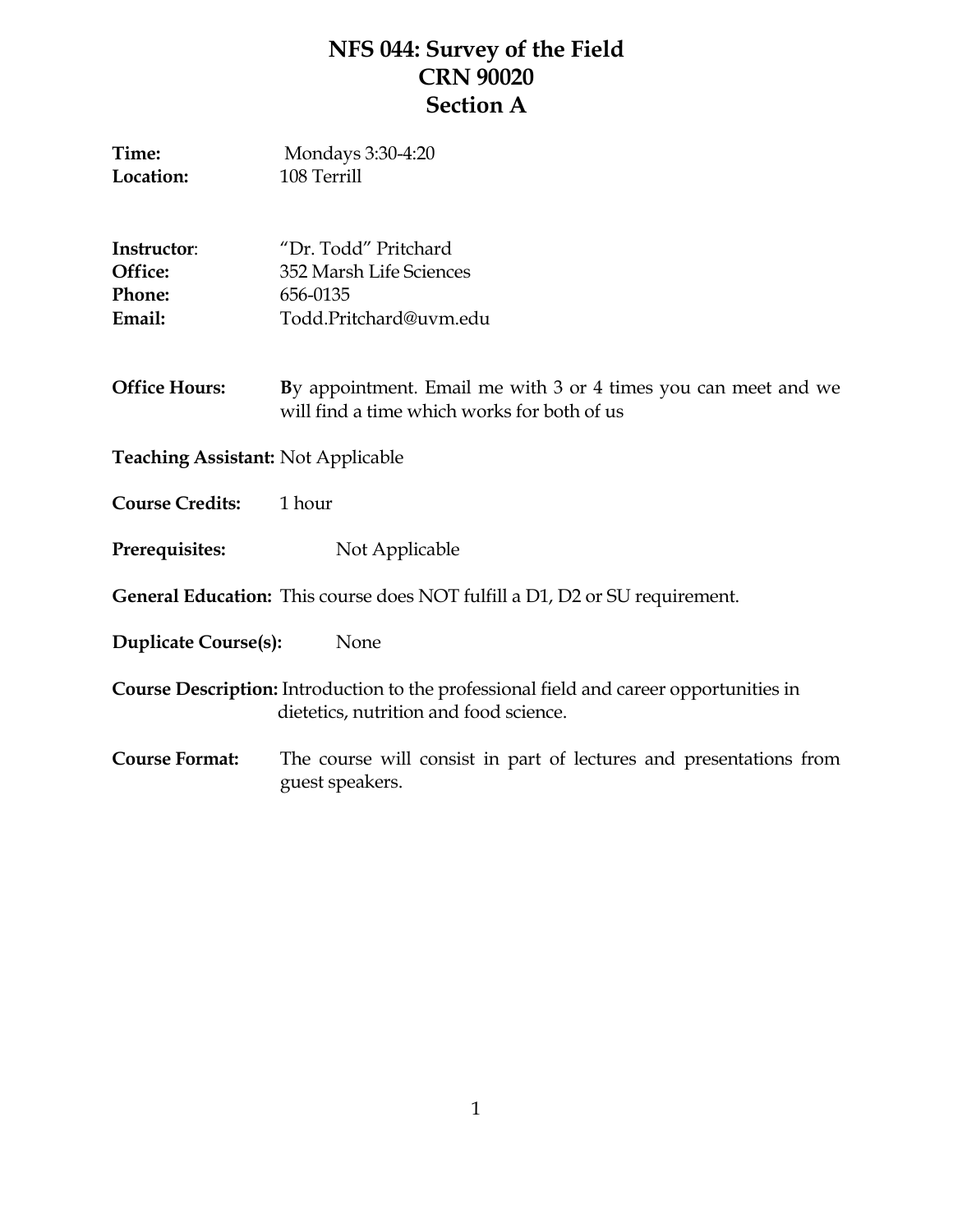**Grading:** 

| Academic Plan                  | 40 points | Attendance          | 30 points |
|--------------------------------|-----------|---------------------|-----------|
| <b>Grade Prediction/Result</b> | 5 points  | <b>Weekly Goals</b> | 50 points |
| <b>Presentation Write Ups</b>  | 75 points |                     |           |

| <b>Grading Scale</b> |              |
|----------------------|--------------|
| Percent Score        | Grade        |
| 93-100               | A            |
| 90-92                | $A-$         |
| 87-89                | $B+$         |
| 83-86                | B            |
| 80-82                | $B-$         |
| 77-79                | $C+$         |
| 73-76                | $\mathsf{C}$ |
| 70-72                | $C -$        |
| 67-69                | $D+$         |
| 63-66                | D            |
| 60-62                | $D-$         |
| < 60                 | $\mathbf{F}$ |

## **Learning Objectives:**

- To expose students to professionals in the fields of nutrition, food sciences and dietetics.
- To provide insight into the academic background and experience required by professionals.
- To help students explore their own career goals through determination of personal skills and abilities, completion of an academic plan, and completion of professional self-assessment.
- To begin the process of student portfolio development.

**Required Materials:**There is no assigned book for this course. Students are expected to come to class and take notes on presentations.

### **Attendance Policy:**

- Attendance to all classes is required.
- An attendance sheet will be passed around each class period. It is your responsibility to sign the sheet, if an authentic signature does not appear on the sheet by the end of the class period, that student is counted as absent. **There are no exceptions**.
- I will expect you to be present at a minimum of 10 class meetings. This allows you to miss two classes with no penalty. Attendance is worth 30 points of your grade.
- **Blackboard:** The course utilizes Blackboard for students to gain access to most, but not all of the materials.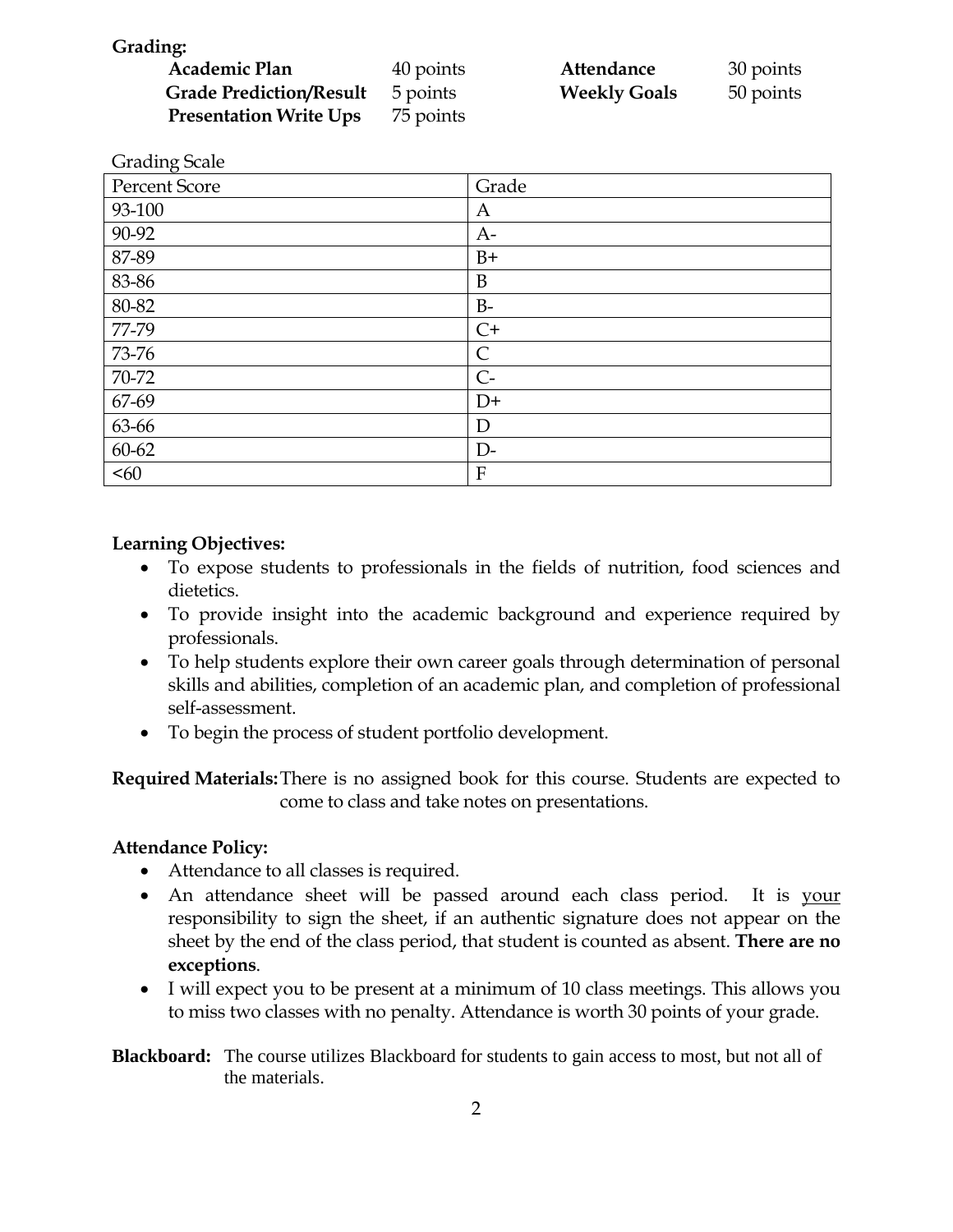|                         | <b>Assessment:</b> Students will be assessed based on the assignments noted above. These include<br>attendance, submittal of reviews, and development of a valid 4 year academic<br>plan, grade goals as well as weekly goal setting and review.                               |
|-------------------------|--------------------------------------------------------------------------------------------------------------------------------------------------------------------------------------------------------------------------------------------------------------------------------|
|                         | <b>Course Evaluation:</b> All students are expected to complete an evaluation of the course at its<br>conclusion. The evaluations will be anonymous and confidential, and the<br>information gained, including constructive criticisms, will be used to improve the<br>course. |
| <b>Course Schedule:</b> | The approximate schedule of lectures, as well as exact exam dates and attendance<br>dates, are posted on the Blackboard page for the class. You will find them under<br>the Schedule of Lectures tab.                                                                          |

#### **University Supplied Statement on Alcohol and Cannabis in the Academic Environment:**

*As a faculty member, I want you to get the most you can out of this course. You play a crucial role in your education and in your readiness to learn and fully engage with the course material. It is important to note that alcohol and cannabis have no place in an academic environment. They can seriously impair your ability to learn and retain information not only in the moment you may be using, but up to 48 hours or more afterwards. In addition, alcohol and cannabis can:*

- *Cause issues with attention, memory and concentration*
- *Negatively impact the quality of how information is processed and ultimately stored*
- *Affect sleep patterns, which interferes with long-term memory formation*

*It is my expectation that you will do everything you can to optimize your learning and to fully participate in this course.*

#### **LATE POLICY**

Assignments are expected to be complete and are to be turned in at the time of the class meeting. Failure to turn them in at this time will result in them being considered late and subject to loss of points.

*If you have more than one page you will be required to have stapled the sheets together in the upper left corner. If you pass in materials that are not stapled together I will not grade them (thereby resulting in a "0" score for that assignment). I WILL NOT have a stapler with me. You are responsible for stapling your materials together.*

Assignments turned in 1 day late will be marked down 1 point; those turned in 2 days late will be marked down 2 points. No assignments will be accepted or graded if handed in more than 2 days after the due date. Any late assignments should be brought directly to my office (352 Marsh Life Sciences Building). If I am not in my office slide them under my office door.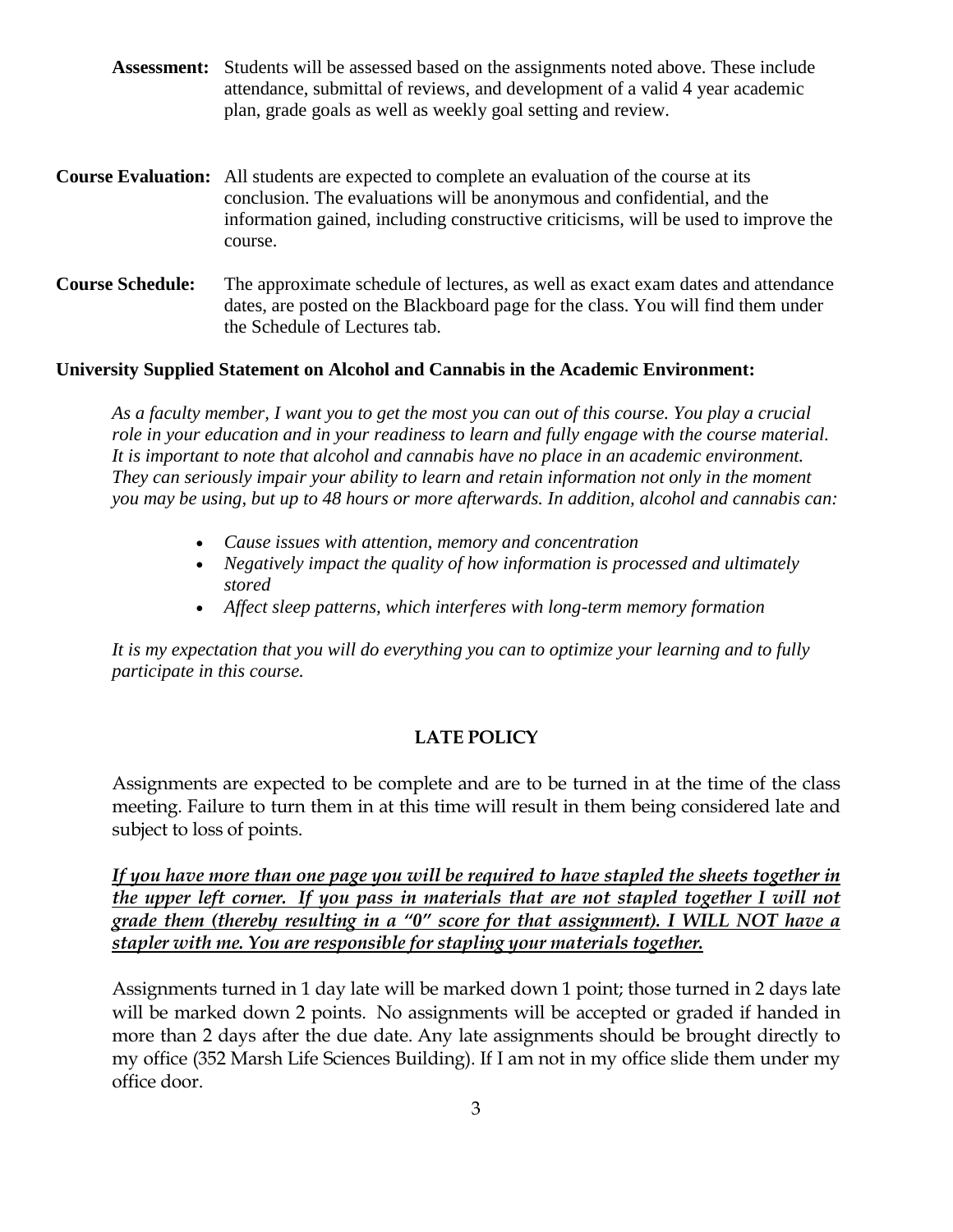# **CLASS CONDUCT**

- This class has many speakers from the professional world. These individuals have volunteered their time to share experiences with you, please treat them in a respectful manner.
- All class participants are expected to refrain from the use cell phones in the classroom.
- In case of a campus emergency, the instructor will be notified via the classroom computer or cell phone, and the instructor will notify students of the emergency.
- Computers are allowed for note taking in class, however, if you choose to use a computer, please do not look at social media sites or other non-class related sites as this may distract other students. Any student not following the above guidelines will be asked to leave the classroom.
- As classroom doors are limited and as entering and leaving disrupt other students and class flow, please take care of personal needs prior to class unless it is an emergency.

# **RELIGIOUS HOLIDAYS**

 The official policy for excused absences is: Students have the right to practice the religion of their choice. Each semester students should submit in writing to their instructors by the end of the second full week of classes their documented religious holiday schedule for the semester. Faculty must permit students who miss work for the purpose of religious observance to make up this work.

# **CLASS CODE**

- All class participants are expected to adhere to the academic honesty policies of the University of Vermont. Additionally, the University prohibits discrimination and unlawful harassment. Please see the University Of Vermont Code Of Academic Integrity on UVM's website.
- Offences against the Code of Academic Integrity are deemed serious and insult the integrity of the entire academic community. Any suspected deliberate violations of this code are taken very seriously and will be forwarded to the Center for Student Ethics & Standards for further investigation.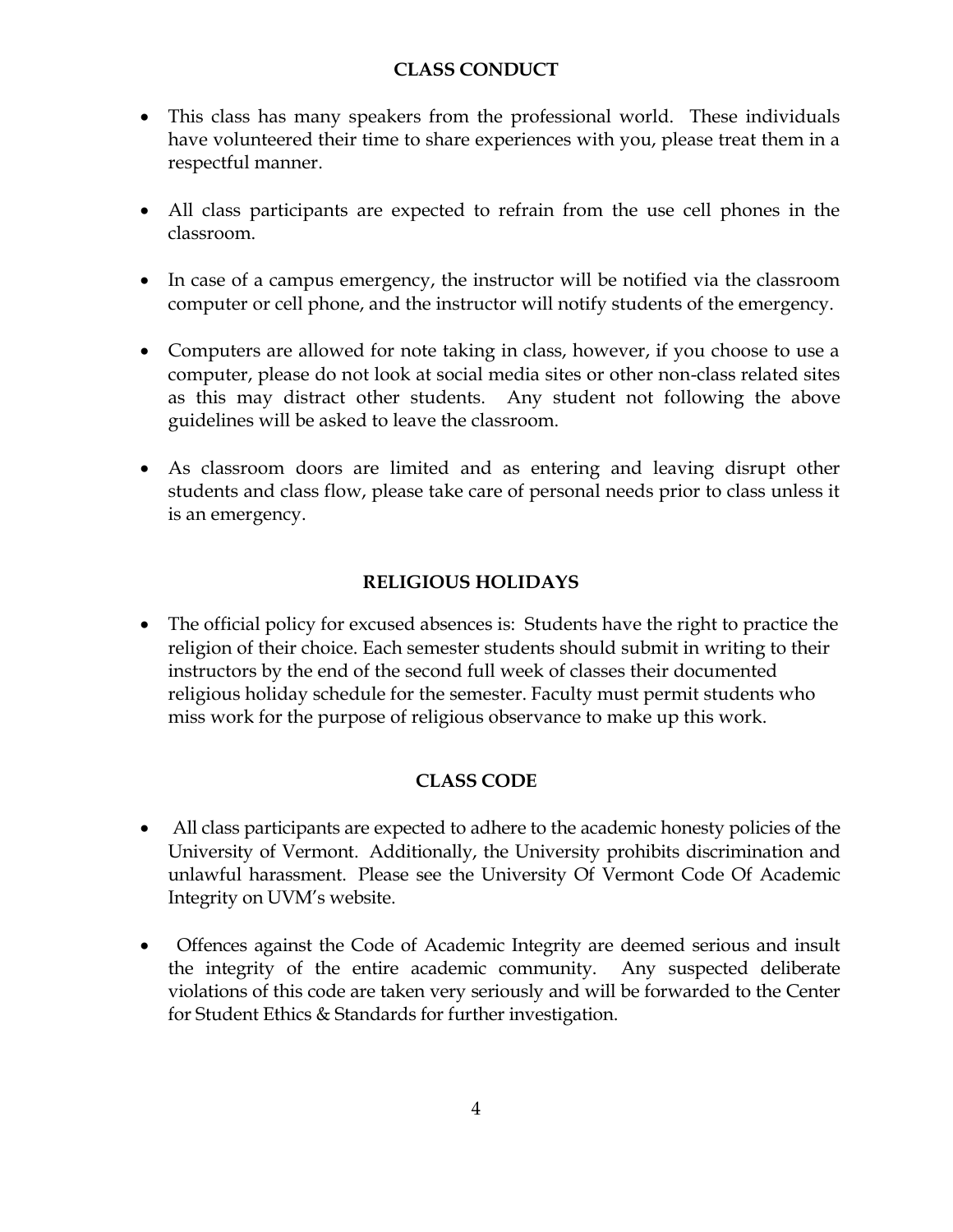# **GRADE GOALS PREDICTION SHEET(S)**

- You will be supplied with an excel file on Blackboard which you will fill out at the beginning of the semester. The form is set to automatically calculate your semester GPA. It must be completed properly to obtain a grade for the assignment. (2 points)
- You will be required to fill the sheet out again and turn it in on the last day the course meets for the fall semester. This time you will fill in the expected grades based on how you have done in your courses to that point. It must be completed properly to obtain a grade for the assignment. (3 points)

# **ACADEMIC PLAN**

- Each student will complete an individualized academic plan for all the course work (including general distribution requirements, the nutrition and food science core, major requirements and electives) which the student intends to take while at the University of Vermont, leading to a degree in either dietetics or nutrition and food sciences. This will include a minimum of 120 credits.
- The Academic Plan will be **typed** providing the **MAJOR** the student intends to complete (Dietetics or Nutrition and Food Sciences), your advisers name, each semester and year with courses to be taken and assigned credits and total credits for each semester, and total credits for the academic program. Students with transfer credits must provide a listing of all courses to be counted in the academic plan that were taken at another institution.
- This plan is worth 40 points of your final grade. This will include up to 5 points for your initial plan and up to an additional 35 points for your corrected/finalized plan.
- NOTE: There are a significant number of students who are juniors or seniors. As such they have less to plan out for their academic plans so they will also include the following as part of the 35 points towards the academic plan: a Resume and a two to three page paper (12 pt, 1 inch all around margins, no more than double spaced) that discusses their academic career/activities which have brought you to this point in your career. This should include reflections on what was most helpful for you as well as what pitfalls you encountered during your journey. (5 points finalized academic plan, 10 points resume, 20 points paper.)

### **WEEKLY GOALS: PROFESSIONAL AND PERSONAL**

You will be required to identify one unique professional goal for the week and one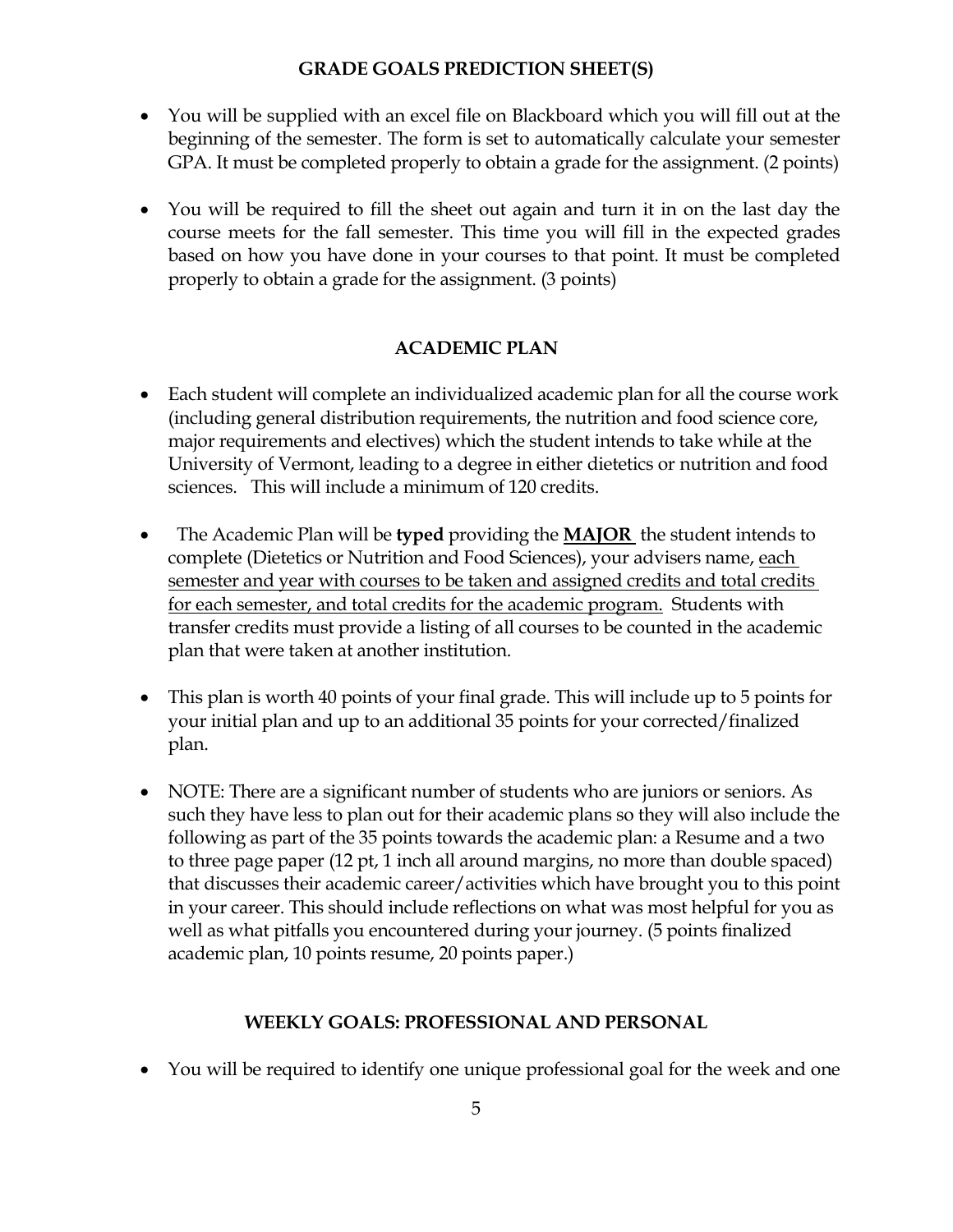personal goal for the week. (i.e. "unique" means it cannot be a similar goal you have identified in a previous write up). For each goal you will reflect on the goal including if you made the goal, what helped you reach the goal, if you failed to reach the goal why did you fail and what are you going to do to fulfil the goal and anything else that is pertinent. This write up should be a minimum of one and a half page (1 inch border, 12 point font).

- You will also include at the end of your write up what your goals are for the upcoming week. For example, if for the week beginning September 11th I said my personal goal was to commute to work by bike a minimum of 4 days this week and that my professional goal was to write five new questions for an exam in my Food Microbiology course I would turn in my write up on September 18<sup>th</sup> and would include in that write up that my goals for the week of September 18<sup>th</sup> would be to eat fresh vegetables at each evening meal (personal goal) and meet with my teaching assistants to review the upcoming requirements for supplies (professional goal).
- I will grade a total of 10 such weekly goal evaluations. (50 points of grade)

# **WEEKLY PRESENTATION REVIEW**

You will be required to turn in a write up each week for the previous week's presentation/presenter. Your write up should include at least the following:

- Date
- Topic
- Speaker
- Personal notes on speaker's presentation and information
- One page typed (12 pt, 1" all around) personal reflection about the information presented

I will grade a total of 10 such weekly presentation reviews. (75 points of grade)

Note: There are 12 weeks of presentations. This allows you to miss two presentations throughout the semester without being penalized. Missed presentations can be for personal reasons, illness, athletic events, anatomy and physiology exams, religious holidays etc. Please do not ask to be excused for more than two presentations as I will not entertain such requests.

# **EXTRA CREDIT:**

Completed skills, abilities, and interests worksheets and career selection handouts noting careers best associated with your skills and abilities. **(2PTS)**